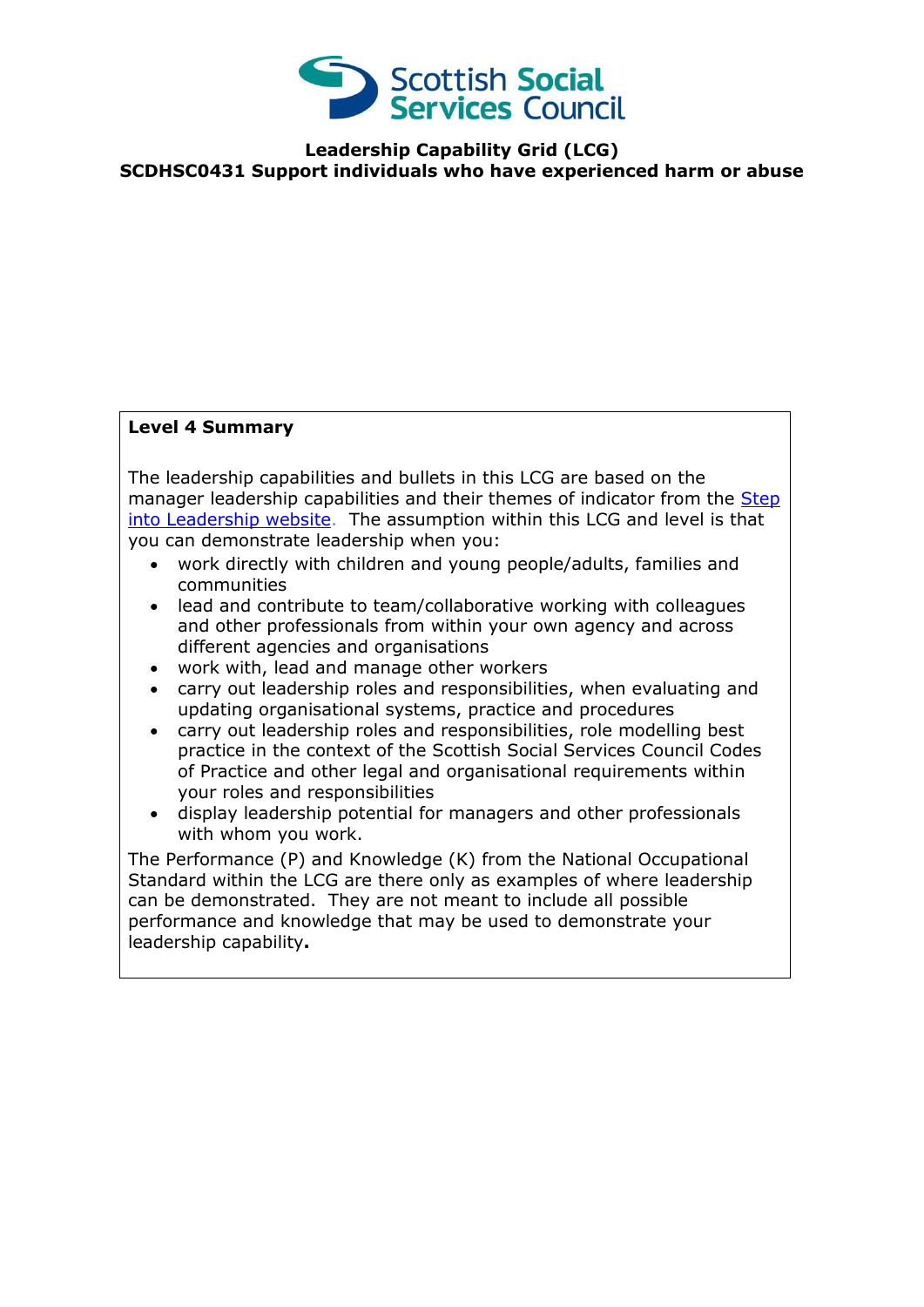

## **Leadership Capability Grid (LCG) SCDHSC0431 Support individuals who have experienced harm or abuse**

| Leadership<br>capabilities         | When supporting individuals who have experienced harm or abuse<br>you can demonstrate leadership capabilities by:                                                                                                                                                                                                                                                                                                                                                                                                                                                                                                                                                                                                                                                                                           |
|------------------------------------|-------------------------------------------------------------------------------------------------------------------------------------------------------------------------------------------------------------------------------------------------------------------------------------------------------------------------------------------------------------------------------------------------------------------------------------------------------------------------------------------------------------------------------------------------------------------------------------------------------------------------------------------------------------------------------------------------------------------------------------------------------------------------------------------------------------|
| <b>Vision</b>                      | Providing a vision for those with whom you work and your organisation<br>when you:<br>• See how best to make a difference when identifying $(P1-3, 17-20, 25, 27)$ ;<br>$K1-5, 11, 16, 24-25, 35-39)$<br>Communicate and promote ownership of the vision when seeking extra<br>support ( $P$ 4,6,28; K20), working with others ( $P$ 28) and recording and<br>reporting (P27-37,43,46; K43-46)<br>Promote public service ethos through active participation and<br>personalisation (P1,2,7,8,11,13,14,15,20-26, K1-5,11,13-19,28,30),<br>when working others and when recoding and reporting (P27-37)<br>Thinking and planning strategically when demonstrating knowledge and<br>$\bullet$<br>practice of organisational, local and national policies and procedures<br>(P26, 27,32,37; K6,8-9,26-27,32-34) |
| Self-<br>leadership                | Displaying self-leadership when you:<br>• Demonstrate and adapt leadership in response to changing needs and<br>preferences ( $P5,16,20,35-36$ ; K23) and overcoming barriers ( $P20$ )<br>Improve own leadership by seeking advice $(P4,6,36; K20,23)$<br>$\bullet$<br>Enabling intelligent risk taking when communicating with difficult,<br>$\bullet$<br>complex and sensitive issues ( $P$ 21-26; K15,40-41) and protecting<br>yourself (K31)<br>Demonstrate and promote resilience when adapting practice and<br>overcoming barriers (P5,16,18,20,35-36; K3,4,19,30)<br>Challenge discrimination and oppression (P20; K1,4)<br>$\bullet$                                                                                                                                                               |
| <b>Motivating</b><br>and inspiring | Motivating and inspiring others when you:<br>• Inspire people by personal example ( $P10,28$ ; K14-20)<br>• Recognise and value the contribution of others (P4,6,36; K9-10,20)<br>• Support the creation of a learning and performance culture ( $P4, 6, 8, 18$ ,<br>20,23,25,27-28,31; K16-20,23,39)                                                                                                                                                                                                                                                                                                                                                                                                                                                                                                       |
| <b>Empowering</b>                  | Empowering people when you:<br>Enable leadership at all levels (P1,2,4,6-7,20,21,25,27,31; K8-9,16-20)<br>Driving the creation of a knowledge and management culture by<br>seeking and providing information to enable understanding<br>$(P4, 6, 8, 25, 31, 33 - 36; K16 - 20, 23, 39)$<br>• Promote professional autonomy (P1-3,17-20,25,27; K16-20,23-25)<br>Involve people in development and improvement (P20; K16-20)                                                                                                                                                                                                                                                                                                                                                                                  |